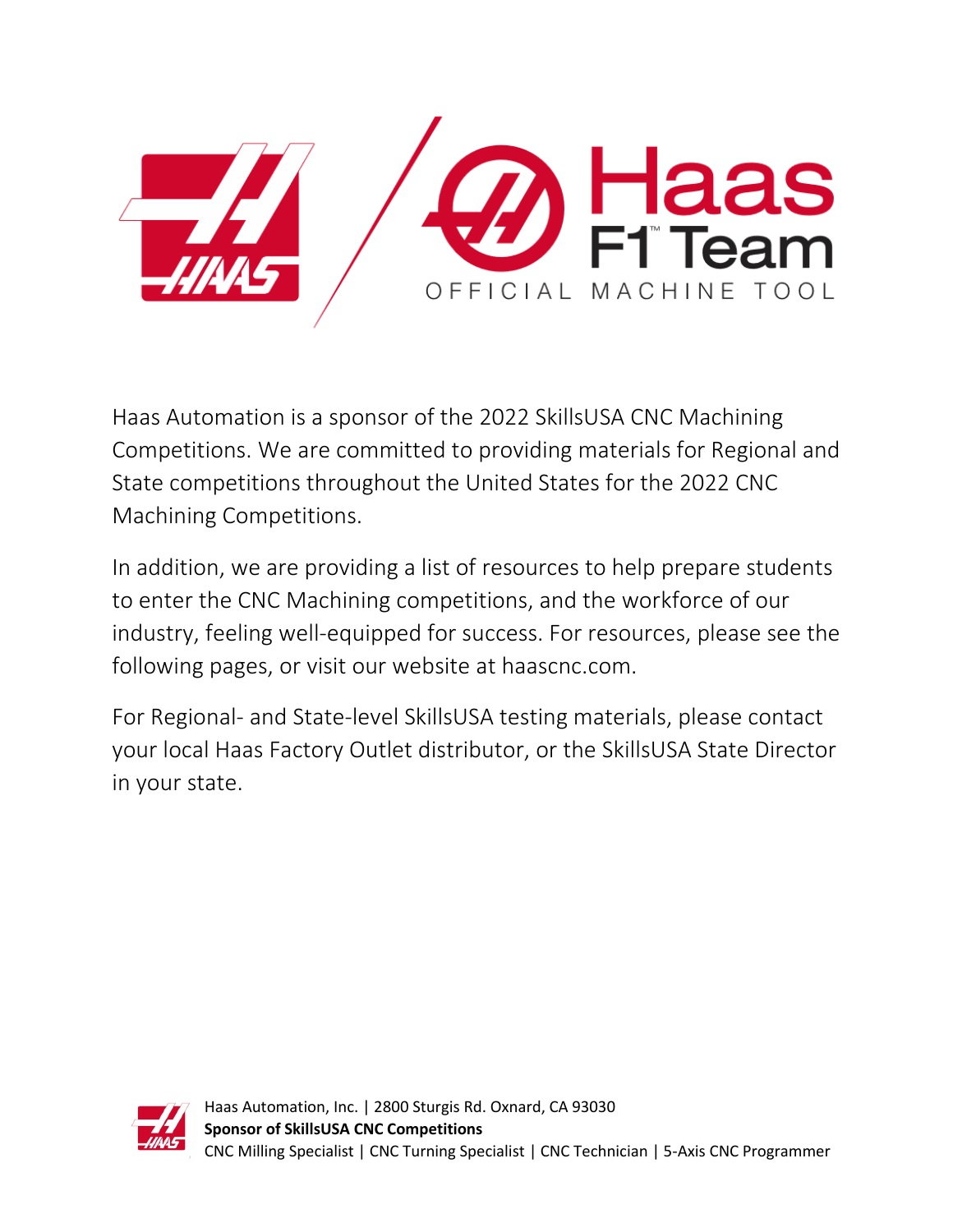# About the Competition:

Regional, and State-level CNC Milling Specialist, CNC Turning Specialist and CNC Technician competitions will test two major skills areas (1) a CNC theory test, and (2) G&M code programming.

## CNC Theory Test:

The CNC theory test is set of multiple-choice questions closely related to the CNC subject area of focus for the competition, i.e. milling, or turning. Competitors must select the best answer that applies, reading each question carefully before selecting an answer. Contestant numbers must be written on the test in the space provided on each page, or the competitor will receive 0 points.

#### Programming:

The g & m code programming test will provide competitors with access to a part drawing, operation sheet, tooling list and an NC code template file. The NC code template file is incomplete, and it is the competitor's job to use the provided documents to complete this NC code file so that if run, the program would produce a machined part that is accurate to the part drawing provided. The drawing will be complete with multiple views making it easy for competitors to visualize the part and understand its geometry. The operation sheet will provide a sequence for each operation as well as basic tooling information and instruction. Contestant numbers must be written within the NC Code file, as well as within the document name when saving. If this step is missed, the competitor will receive 0 points. Remember, save early, save often.

Competitors will be provided with all testing documents mentioned above, but competitors must provide the following items in order to successfully compete.

- (Required) Laptop, or computer with access to text editor i.e. Notepad or Word Pad
- (Required) Pen or pencil for notes, or written calculations
- (Optional) Basic calculator

NOTE: Judges have access to a theory test key, a working copy of the NC Code file and a programming score card each which can be used to calculate the appropriate points for the SkillsUSA State Score Card.



Haas Automation, Inc. | 2800 Sturgis Rd. Oxnard, CA 93030 **Sponsor of SkillsUSA CNC Competitions** CNC Milling Specialist | CNC Turning Specialist | CNC Technician | 5-Axis CNC Programmer